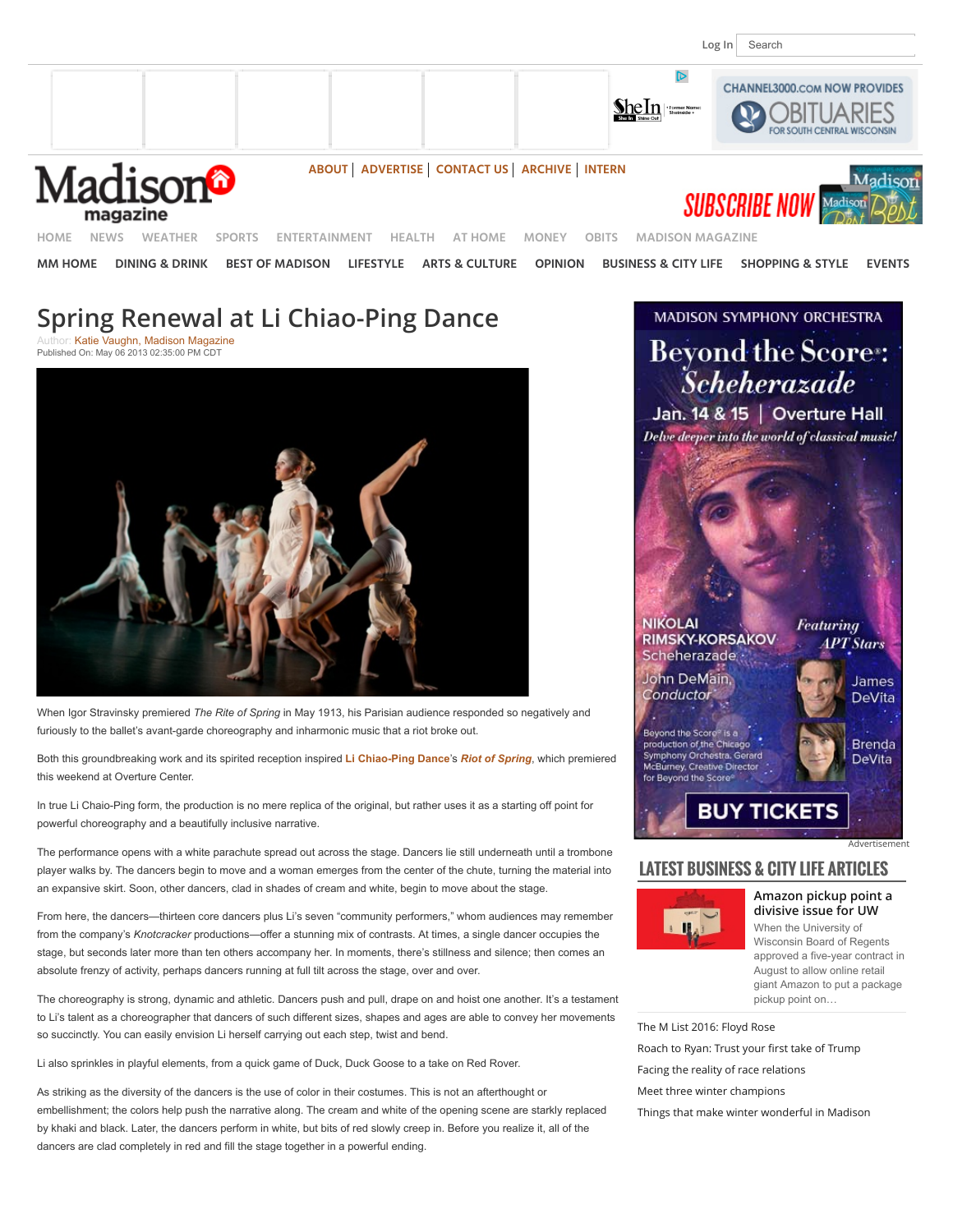Along with this title performance, *Riot of Spring* included three other works that took place beforehand.

*Fin de Siécle* from 1996 features company principal Liz Sexe. Wearing a futuristic red and black outfit with a silver apron, she carries out sometimes jerky, sometimes yoga-esque movements while black and white film imagery plays out behind her. The scenes range from abstracted clocks to lines of men walking to a vintage science fiction movie—all evoking a deep sense of foreboding, a future no one wants.

Next is *daughter*, a 2012 screen dance work dedicated to Li's mother, Gim Har Lee. This staggeringly beautiful tribute opens with Li standing on a raft in the ocean. As the water swells and recedes, she moves in ways that mimic her mother's motions, revealed in footage that's interspersed with black and white flashes of Li dancing. Li speaks of her mother's journey across the ocean to America and her strenuous work in a laundry. "It is my hope that your life is not as hard," she recalls her mother saying.

Also highlighted is *L'Altra Notte*, a solo work that New York choreographer Sally Silvers created for Li. It opens with Li silent and unmoving, bathed in a circle of light. She goes on to dance to arias from *Adriana Lecouvreur* and *Mefistofele*.

Each of the four works offers a sense of a journey, of an individual battling circumstances. There's sadness and conflict, but ultimately strength, humanity and hope, ideal sentiments for the heart of spring.

For more information on Li Chiao-Ping Dance, visit [lichiaopingdance.org.](http://www.lichiaopingdance.org/)

*Photo courtesy of Li Chiao-Ping Dance.*

*Copyright 2013 by [Madison Magazine.](mailto:c3knews@channel3000.com) All rights reserved. This material may not be published, broadcast, rewritten or redistributed.*

**UP NEXT // [Music Theater of Madison's 'Striking 12" production an unconventional holiday](http://www.channel3000.com/madison-magazine/arts-culture/music-theater-of-madisons-striking-12-production-an-unconventional-holiday-tribute/42740332) tribute**

## **SPONSORED CONTENT**

⊘

### **[Watch Now] The Friend Goals Are Real With This Friendsgiving Meal BY CHINET**

Check out how you can pull off a stress-free Friendsgiving everyone will enjoy.



[Advertisement](http://www.channel3000.com/advertise)

## **LATEST DINING & DRINK ARTICLES**



**[Comfort food: 5 must](http://www.channel3000.com/madison-magazine/business-city-life/ward-off-the-chill-feed-the-soul/42510362)have Madison dishes** Ward off the chill and feed the soul on cold-weather evenings.

[#WishListDish: Tom Kha at Ha Long Bay](http://www.channel3000.com/madison-magazine/dining-drink/wishlistdish-tom-kha-at-ha-long-bay/42740246) [5 food events this week: Dec. 12-18](http://www.channel3000.com/madison-magazine/dining-drink/5-food-events-thi/42767538) [2016 Whisk recipes in Madison Magazine](http://www.channel3000.com/madison-magazine/dining-drink/2016-whisk-recipes-in-madison-magazine/42769352) [A tavern with history: O](http://www.channel3000.com/madison-magazine/dining-drink/A-tavern-with-history-Off-Broadway-Drafthouse/42488726)ff Broadway Drafthouse [6 dining & drink events this week: Dec. 5-11](http://www.channel3000.com/madison-magazine/dining-drink/6-dining-drink-events-this-week-dec-511/42693400)



[Etekcity Digital Multifunction Food Kitchen](https://adclick.g.doubleclick.net/aclk?sa=L&ai=C6fEkoDtQWLnXK9TUBfLDo8AM7bfylEaF-PWVZMCNtwEQASAAYMnW2Y38pPgUggEXY2EtcHViLTEzNzAyMzAwOTQ5Njg3NzPIAQmoAwGqBM4BT9BSKiJZuZ72iUE0-Nd47XxeoKX2hqbhCdNiV9dB1o63hPSJpKaCwnxE_4pCbFWEn0nNOUgyjLRgom5SBIQm51HNmHWGl225XMlkiyDkToViDUDZnrlCEeI6TyeU8FoqVil0NveUKUFzuzbzQb5BU7Ns2VwV7lsW27RD-Sd46-GE1ZMqdUIxKbT5CluSUv3em-3EpXvA-LWujP2j7j1PkWVDTbU0zB1pfVzt5YU8GGIW_B54yJzuxS7nf-SvEuCmNrQpNP9bFVLNtV2tskCABprThcyJi_TWzQGgBiGoB6a-G9gHANIIBQiAYRAB&num=1&sig=AOD64_0x-arPvMoggk6iVHpQ_5bzQNskmw&client=ca-pub-1370230094968773&adurl=https://aax-us-pdx.amazon-adsystem.com/x/c/Qug37w-lrcSE08LAasDGG4oAAAFY-WjutwYAAAV4AcO5cOA/http://www.amazon.com/dp/B01HNSRYAK/ref=dra_a_rv_mr_ho_xx_P1400_1000?tag=dradisplay-20&ascsubtag=238838195c7214bccd2138cab6feb8f6_S) … (259)

[Advertisement](http://www.channel3000.com/advertise)

#### **Comments**

The views expressed are not those of this company or its affiliated companies. By posting your comments you agree to our Terms of Use.

#### 0 Comments

Sort by | [Oldest](https://www.facebook.com/plugins/feedback.php?api_key=138069019570371&channel_url=http%3A%2F%2Fstaticxx.facebook.com%2Fconnect%2Fxd_arbiter%2Fr%2F_IDqWBiKXtV.js%3Fversion%3D42%23cb%3Df13141b4e%26domain%3Dwww.channel3000.com%26origin%3Dhttp%253A%252F%252Fwww.channel3000.com%252Ffcc9d6d4%26relation%3Dparent.parent&href=http%3A%2F%2Fwww.channel3000.com%2Fmadison-magazine%2Farts-culture%2FSpring-Renewal-at-Li-Chiao-Ping-Dance%2F30741820&locale=en_US&numposts=4&sdk=joey&version=v2.2&width=652#)



Add a comment...

#### [Facebook Comments Plugin](https://developers.facebook.com/docs/plugins/comments/)